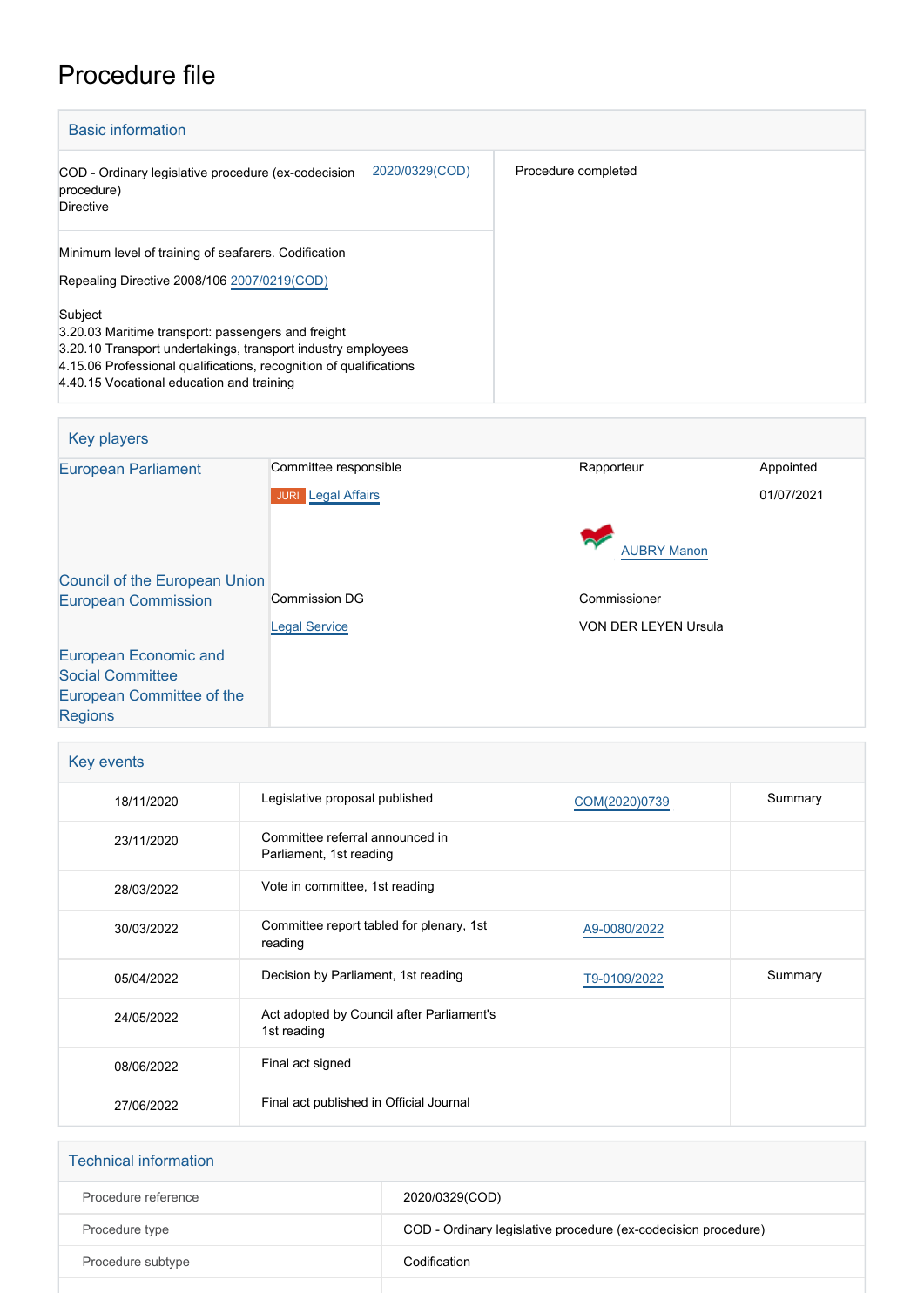| Legislative instrument                       | <b>Directive</b>                                                            |
|----------------------------------------------|-----------------------------------------------------------------------------|
|                                              | Repealing Directive 2008/106 2007/0219(COD)                                 |
| Legal basis                                  | Treaty on the Functioning of the EU TFEU 100-p2                             |
| Other legal basis                            | Rules of Procedure EP 159                                                   |
| Mandatory consultation of other institutions | European Economic and Social Committee<br>European Committee of the Regions |
| Stage reached in procedure                   | Procedure completed                                                         |
| Committee dossier                            | JURI/9/04678                                                                |

### Documentation gateway

| Legislative proposal                                               | COM(2020)0739  | 18/11/2020 | EC. | Summary |
|--------------------------------------------------------------------|----------------|------------|-----|---------|
| Committee draft report                                             | PE699.290      | 18/03/2022 | EP  |         |
| Committee report tabled for plenary, 1st<br>reading/single reading | A9-0080/2022   | 30/03/2022 | EP  |         |
| Text adopted by Parliament, 1st reading/single<br>reading          | T9-0109/2022   | 05/04/2022 | EP  | Summary |
| Draft final act                                                    | 00037/2021/LEX | 08/06/2022 | CSL |         |

#### Final act

Directive 2022/993 OJ L 169 27.06.2022, p. 0045

## Minimum level of training of seafarers. Codification

PURPOSE: to align EU rules with international rules on the training and certification of seafarers (codification of Directive 2008/106/EC of the European Parliament and of the Council).

PROPOSED ACT: Directive of the European Parliament and of the Council.

ROLE OF THE EUROPEAN PARLIAMENT: the European Parliament decides in accordance with the ordinary legislative procedure and on an equal footing with the Council.

BACKGROUND: in the interests of clarity and transparency of EU law, the aim of this proposal is to undertake a codification of Directive 2008/106/EC of the European Parliament and of the Council on the minimum level of training of seafarers, which has been substantially amended several times. The new Directive will supersede the various acts incorporated in it; it fully preserves the content of the acts being codified and hence does no more than bring them together with only such formal amendments as are required by the codification exercise itself.

CONTENT: the proposed Directive incorporates into EU law the provisions of the International Convention on Standards of Training, Certification and Watchkeeping for Seafarers, 1978, of the International Maritime Organisation (IMO), (STCW Convention), which was the subject of a major revision at a Conference of the Parties to the STCW Convention held in Manila in 2010. Further amendments to the Convention were adopted in 2015 and 2016.

As all Member States are Parties to the STCW Convention, the harmonisation of EU regulations on the training and certification of seafarers with the STCW Convention aims to ensure consistent implementation of their international commitments.

Specifically, the proposal:

- sets out the training rules and standards of competence to be met by candidate seafarers in order to obtain or revalidate a certificate enabling them to perform the duties for which the certificate of competency or proficiency is issued. Training for seafarers should cover proper theoretical and practical training so as to ensure that seafarers are qualified to meet security and safety standards and are able to respond to hazards and emergencies;

- obliges Member States to adopt and enforce specific measures to prevent and penalise fraudulent practices related to certificates of competency or certificates of proficiency;

- lays down criteria for the inspection of maritime training establishments, training programmes and courses;

- contains provisions on minimum rest periods for watchkeeping personnel to improve maritime safety and the prevention of pollution at sea;